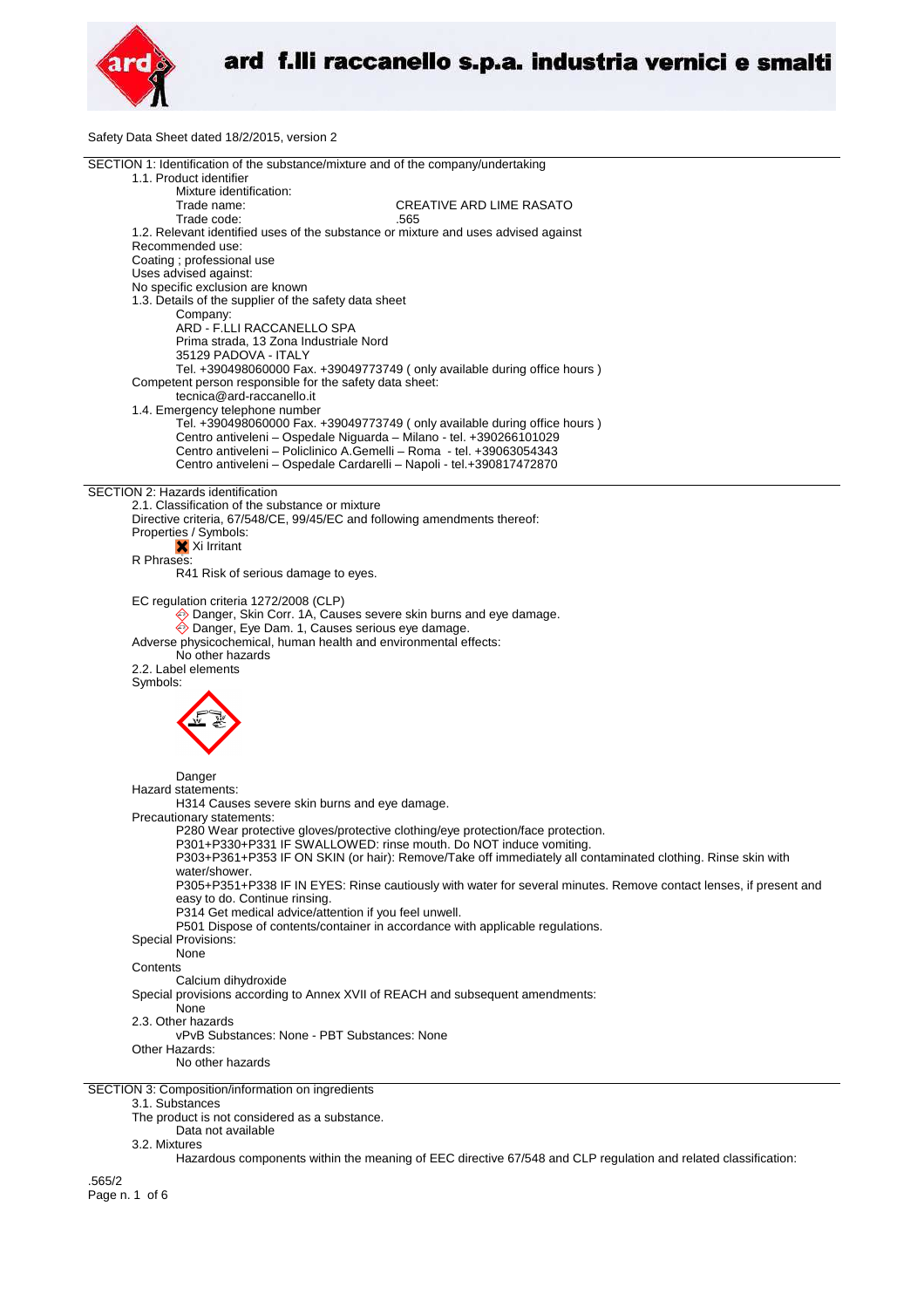Safety Data Sheet

15% - 20% Calcium dihydroxide

REACH No.: 01-2119475151-45, CAS: 1305-62-0, EC: 216-173-3

Xi; R38-37-41 **12.2/2 Skin Irrit. 2 H315** 

**♦ 3.3/1 Eye Dam. 1 H318** 

**3.8/3 STOT SE 3 H335** 

- SECTION 4: First aid measures 4.1. Description of first aid measures
	- In case of skin contact:
		- - Immediately take off all contaminated clothing.
			- Areas of the body that have or are only even suspected of having come into contact with the product must be rinsed immediately with plenty of running water and possibly with soap.
	- In case of eyes contact:
		- Rinse with water with the eyelids open, then consult an ophthalmologist immediately.
		- Protect uninjured eye.
	- In case of Ingestion:
	- Do not under any circumstances induce vomiting. OBTAIN A MEDICAL EXAMINATION IMMEDIATELY.
	- In case of Inhalation:
	- Remove casualty to fresh air and keep warm and at rest. 4.2. Most important symptoms and effects, both acute and delayed
		-
		- Impairment of vision
		- Irritation of the eyes and/or skin
	- 4.3. Indication of any immediate medical attention and special treatment needed
	- In case of accident or unwellness, seek medical advice immediately (show directions for use or safety data sheet if possible).
		- Treatment:

Treat symptomatically.

## SECTION 5: Firefighting measures

## 5.1. Extinguishing media

- Suitable extinguishing media:
- Irrelevant, the product is not flammable.
- Extinguishing media which must not be used for safety reasons:
- None in particular.
- 5.2. Special hazards arising from the substance or mixture
	- May produce toxic fumes of carbon monoxide if burning.
	- Do not inhale explosion and combustion gases.
- 5.3. Advice for firefighters
	- Use suitable breathing apparatus .

Collect contaminated fire extinguishing water separately. This must not be discharged into drains. Move undamaged containers from immediate hazard area if it can be done safely.

## SECTION 6: Accidental release measures

- 6.1. Personal precautions, protective equipment and emergency procedures
	- Wear personal protection equipment.
	- Remove persons to safety.
	- See protective measures under point 7 and 8.
- 6.2. Environmental precautions
	- Do not allow to enter into soil/subsoil. Do not allow to enter into surface water or drains.
	- Retain contaminated washing water and dispose it.
- In case of gas escape or of entry into waterways, soil or drains, inform the responsible authorities.
- 6.3. Methods and material for containment and cleaning up
	- Suitable material for taking up: absorbing material, organic, sand.
	- Wash with plenty of water.
- 6.4. Reference to other sections
	- See also section 8 and 13

## **SECTION**

| N 7: Handling and storage                                           |
|---------------------------------------------------------------------|
| 7.1. Precautions for safe handling                                  |
| Avoid contact with skin and eyes, inhalation of vapours and mists.  |
| Exercise the greatest care when handling or opening the container.  |
| Don't use empty container before they have been cleaned.            |
| Contamined clothing should be changed before entering eating areas. |
| Do not eat or drink while working.                                  |
| See also section 8 for recommended protective equipment.            |
| 7.2. Conditions for safe storage, including any incompatibilities   |
| Keep away from food, drink and feed.                                |
| Incompatible materials:                                             |
| None in particular.                                                 |
| Instructions as regards storage premises:                           |
| Adequately ventilated premises.                                     |
| 7.3. Specific end use(s)                                            |
| None in particular                                                  |
|                                                                     |
|                                                                     |

.565/2 Page n. 2 of 6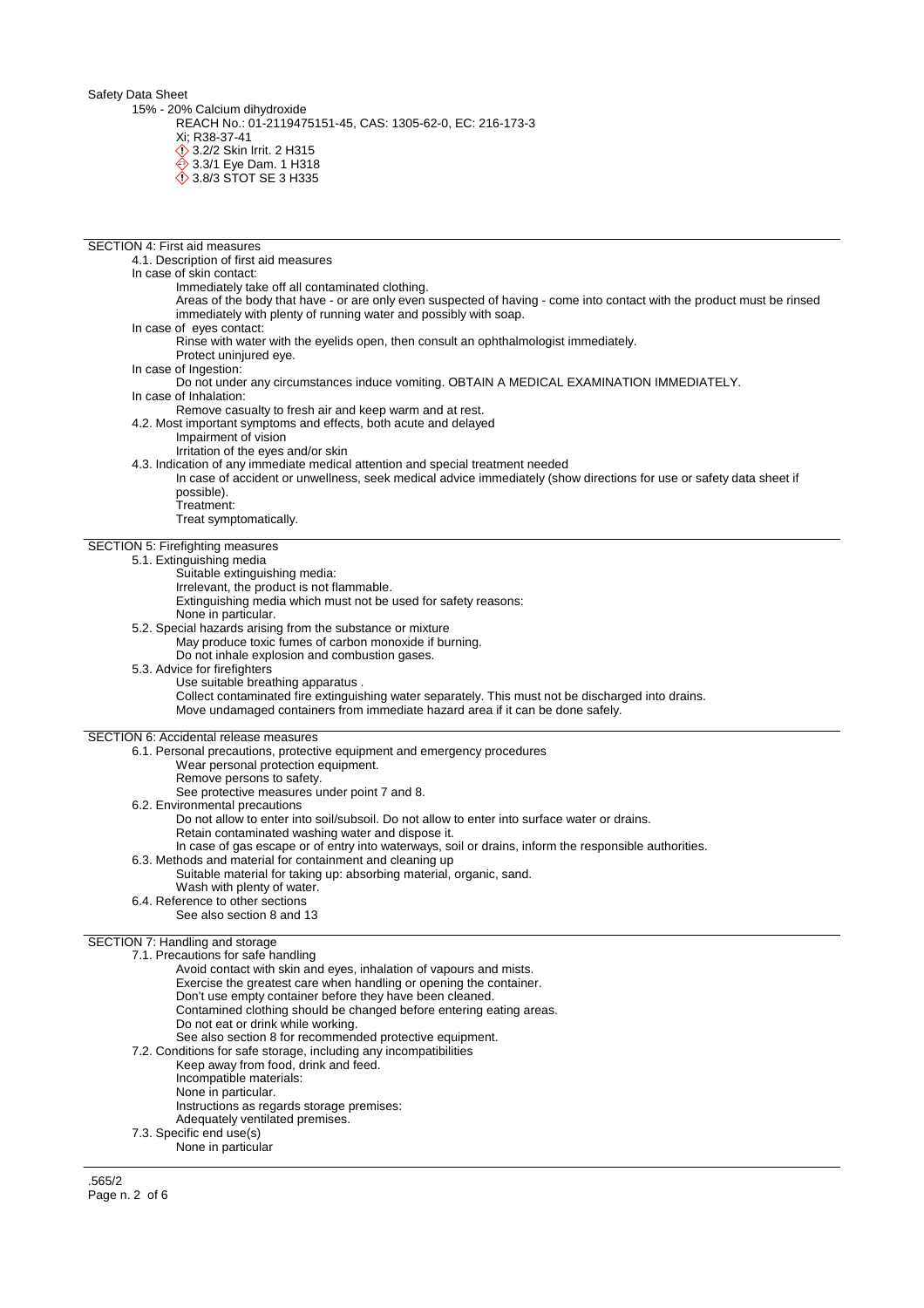Safety Data Sheet SECTION 8: Exposure controls/personal protection 8.1. Control parameters Exposure limit(s): Calcium dihydroxide - CAS: 1305-62-0 OEL EU - LTE(8h): 5 mg/m3 - Notes: Indicative Occupational Exposure Limit Values, proposal [5] (for references see bibliography) TLV ACGIH - LTE(8h): 5 mg/m3 - Notes: Eye, URT and skin irr DNEL Values: Data not available PNEC Values: Calcium dihydroxide - CAS: 1305-62-0 Target: Fresh Water - Value: 490 µg/l Target: Soil - Value: 1080 mg/l 8.2. Exposure controls Eye/ face protection: Use close fitting safety goggles, don't use eye lens. Skin protection a) protection for hands: NBR (nitrile rubber) gloves. In case of a prolonged use employ suitable protective gloves. b) other: No special precaution must be adopted for normal use. Respiratory protection: Not needed for normal use. Thermal Hazards: None Environmental exposure controls: None SECTION 9: Physical and chemical properties 9.1. Information on basic physical and chemical properties Dispersion paste various colors Odour: Characteristic: almost odorless Odour threshold: Data not available pH: 12 Melting point / freezing point: Data not available<br>Initial boiling point and boiling range: Data not available Initial boiling point and boiling range: Solid/gas flammability: Data not available<br>Upper/lower flammability or explosive limits: Data not available Upper/lower flammability or explosive limits: Data not available Vapour density: Flash point:<br>
Evaporation rate:<br>
Data not available<br>
Data not available Evaporation rate: Vapour pressure: Data not available Relative density:  $1550 - 1700$  g/l a 20°C<br>Solubility in water:  $\frac{1550 - 1700}{200}$ Solubility in water:<br>
Solubility in oil:<br>
Solubility in oil: Solubility in oil: Insoluble<br>
Partition coefficient (n-octanol/water): Data not available Partition coefficient (n-octanol/water): Auto-ignition temperature: Data not available Decomposition temperature: Data not available Viscosity: 160000 - 220000 cP 20°C<br>Explosive properties: 160000 - 220000 cP 20°C Explosive properties:<br>
Oxidizing properties:<br>
Oxidizing properties:<br>
Data not available Oxidizing properties: 9.2. Other information<br>Miscibility: Miscibility: Data not available<br>
Fat Solubility: Charles Bottom Data not available Fat Solubility:<br>
Conductivity:<br>
Data not available<br>
Data not available Data not available Substance Groups relevant properties: Data not available Note: The data herein refer to QC when the product was put on the market. SECTION 10: Stability and reactivity

10.1. Reactivity

Stable under normal conditions 10.2. Chemical stability Stable under normal conditions 10.3. Possibility of hazardous reactions None 10.4. Conditions to avoid Stable under normal conditions. 10.5. Incompatible materials None in particular. 10.6. Hazardous decomposition products None. SECTION 11: Toxicological information 11.1. Information on toxicological effects

Toxicological information of the mixture:

Data not available

Toxicological information of the main substances found in the mixture:

.565/2 Page n. 3 of 6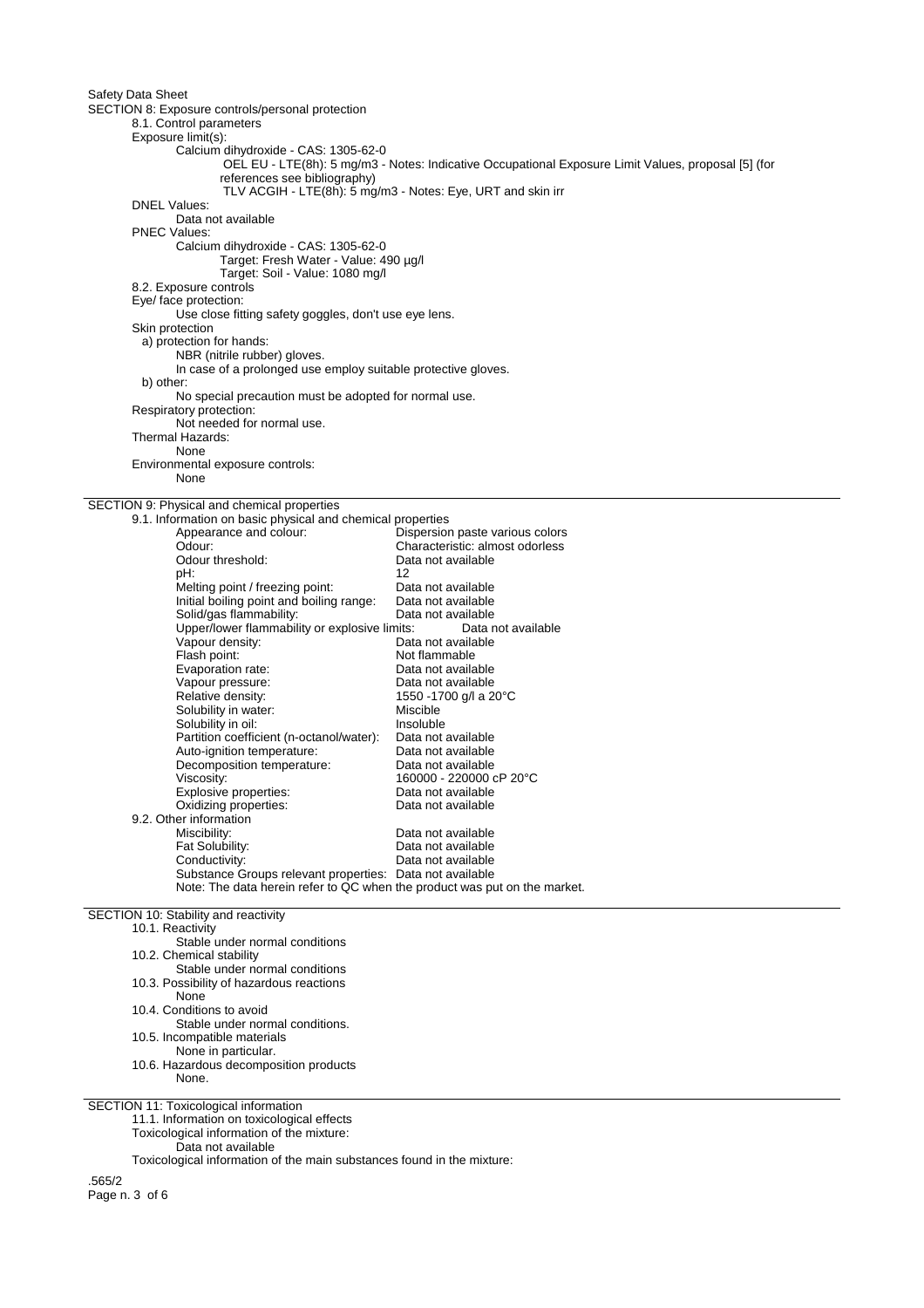Safety Data Sheet Calcium dihydroxide - CAS: 1305-62-0 a) acute toxicity: Test: LD50 - Route: Oral - Species: Rat > 2000 mg/kg Test: LD50 - Route: Skin - Species: Rabbit > 2500 mg/kg b) skin corrosion/irritation: Test: Skin Irritant Positive c) serious eye damage/irritation: Test: Eye Irritant Positive j) aspiration hazard: Test: Respiratory Tract Irritant Positive If not differently specified, the information required in Regulation 453/2010/EC listed below must be considered as N.A.: a) acute toxicity; b) skin corrosion/irritation; c) serious eye damage/irritation; d) respiratory or skin sensitisation; e) germ cell mutagenicity; f) carcinogenicity; g) reproductive toxicity; h) STOT-single exposure; i) STOT-repeated exposure; j) aspiration hazard. SECTION 12: Ecological information 12.1. Toxicity Adopt good working practices, so that the product is not released into the environment. Calcium dihydroxide - CAS: 1305-62-0 a) Aquatic acute toxicity: Endpoint: EC50 - Species: Daphnia = 49.1 mg/L - Duration h: 48 Endpoint: LC50 - Species: Daphnia = 158 mg/L - Duration h: 96 Endpoint: LC50 - Species: Fish = 457 mg/L - Duration h: 96 Endpoint: LC50 - Species: Fish = 50.6 mg/L - Duration h: 96 Endpoint: EC50 - Species: Algae = 184.57 mg/L - Duration h: 72 Endpoint: NOEC - Species: Algae = 48 mg/L - Duration h: 72 12.2. Persistence and degradability Data not available 12.3. Bioaccumulative potential Data not available 12.4. Mobility in soil Data not available 12.5. Results of PBT and vPvB assessment vPvB Substances: None - PBT Substances: None 12.6. Other adverse effects None SECTION 13: Disposal considerations 13.1. Waste treatment methods Recover if possible. In so doing, comply with the local and national regulations currently in force. Waste should not be disposed of by release to sewers. Contaminated packaging thinners and cleaning diluents must be landfilled. SECTION 14: Transport information 14.1. UN number Not classified as dangerous in the meaning of transport regulations. 14.2. UN proper shipping name Data not available 14.3. Transport hazard class(es) Data not available 14.4. Packing group Data not available 14.5. Environmental hazards ADR-Enviromental Pollutant: No Data not available 14.6. Special precautions for user Data not available 14.7. Transport in bulk according to Annex II of MARPOL73/78 and the IBC Code Data not available SECTION 15: Regulatory information 15.1. Safety, health and environmental regulations/legislation specific for the substance or mixture Dir. 67/548/EEC (Classification, packaging and labelling of dangerous substances). Dir. 99/45/EEC (Classification, packaging and labelling of dangerous preparations). DIR.2004/42/CE. Subcategory a Type BA limit COV 30 g/l. Contained in product < 30 g/l. Regulation (EU) No 528/2012 and subsequent amendments. Dir. 98/24/EC (Risks related to chemical agents at work). Directive 2000/39/CE (Occupational exposure limit values) and subsequent modifications: 2004/37/CE, 2006/15/CE and 2009/161/UE.

Dir. 2006/8/EC

.565/2 Page n. 4 of 6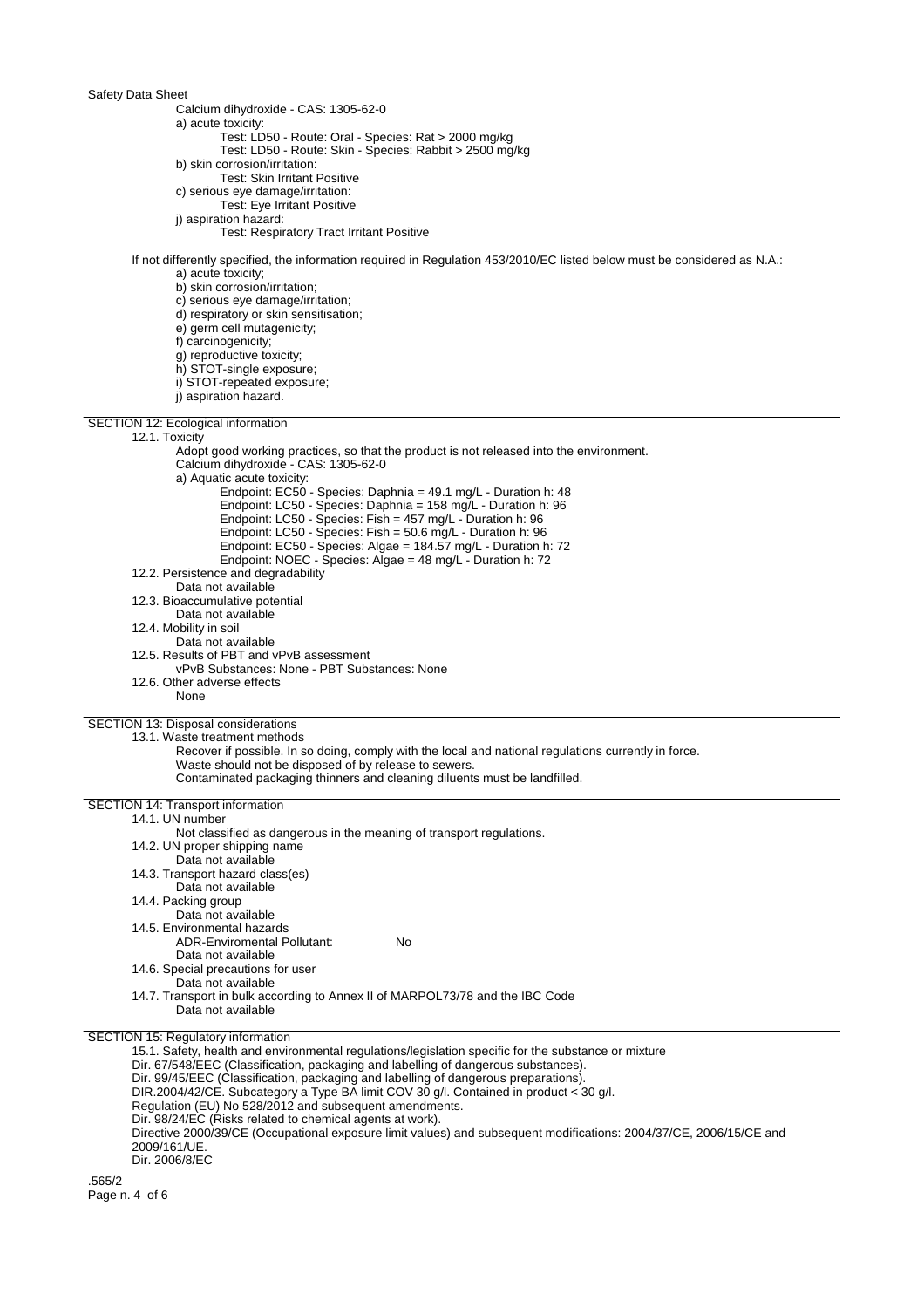Safety Data Sheet Regulation (EC) n. 1907/2006 (REACH) Regulation (EC) n. 1272/2008 (CLP) Regulation (EC) n. 790/2009 (ATP 1 CLP) and (EU) n. 758/2013 Regulation (EU) n. 453/2010 (Annex I) Regulation (EU) n. 286/2011 (ATP 2 CLP) Regulation (EU) n. 618/2012 (ATP 3 CLP) Restrictions related to the product or the substances contained according to Annex XVII Regulation (EC) 1907/2006 (REACH) and subsequent modifications: None Where applicable, refer to the following regulatory provisions : Directive 2003/105/CE ('Activities linked to risks of serious accidents') and subsequent amendments. Regulation (EC) nr 648/2004 (detergents). 1999/13/EC (VOC directive) 15.2. Chemical safety assessment No SECTION 16: Other information Full text of phrases referred to in Section 3: R37 Irritating to respiratory system. R38 Irritating to skin. R41 Risk of serious damage to eyes. H315 Causes skin irritation. H318 Causes serious eye damage. H335 May cause respiratory irritation. Paragraphs modified from the previous revision: SECTION 1: Identification of the substance/mixture and of the company/undertaking SECTION 2: Hazards identification SECTION 3: Composition/information on ingredients SECTION 4: First aid measures SECTION 8: Exposure controls/personal protection SECTION 9: Physical and chemical properties SECTION 11: Toxicological information SECTION 12: Ecological information SECTION 15: Regulatory information This document was prepared by a competent person who has received appropriate training. Main bibliographic sources: The ECHA database on registered substances. ESIS- European chemical Substances Information System. eChemPortal- the global portal to Information on Chemical Substance. GESTIS substance database. Insert further consulted bibliography The information contained herein is based on our state of knowledge at the above-specified date. It refers solely to the product indicated and constitutes no guarantee of particular quality. It is the duty of the user to ensure that this information is appropriate and complete with respect to the specific use intended. This MSDS cancels and replaces any preceding release. Legend of acronyms and abbreviations used in the safety data sheet:<br>ADR: European Agreement concerning the Internationa ADR: European Agreement concerning the International Carriage of Dangerous Goods by Road.<br>CAS: Chemical Abstracts Service (division of the American Chemical Society). CAS: Chemical Abstracts Service (division of the American Chemical Society).<br>CLP: Classification, Labeling, Packaging. CLP: Classification, Labeling, Packaging.<br>
DREL: Derived No Effect Level. DNEL:<br>
EC50: Derived No Effect Level.<br>
Median effective concer Median effective concentration expected to produce a certain effect in 50% of test organisms ECHA: European Chemicals Agency EINECS: European Inventory of Existing Commercial Chemical Substances ELINCS: European List of notified Chemical Substances<br>GHS: Globally Harmonized System of Classification a GHS: Globally Harmonized System of Classification and Labeling of Chemicals.<br>
IATA: laternational Air Transport Association. IATA: International Air Transport Association.<br>IATA-DGR: Dangerous Goods Regulation by the "Ir IATA-DGR: Dangerous Goods Regulation by the "International Air Transport Association" (IATA).<br>ICAO: laternational Civil Aviation Organization. ICAO: International Civil Aviation Organization. ICAO-TI: Technical Instructions by the "International Civil Aviation Organization" (ICAO).<br>IC50: Half maximal inhibitory concentration.

IC50: Half maximal inhibitory concentration.

IMDG: International Maritime Code for Dangerous Goods.<br>INCI: International Nomenclature of Cosmetic Ingredient

INCI: International Nomenclature of Cosmetic Ingredients.<br>
LC50: Lethal concentration, for 50 percent of test population Lethal concentration, for 50 percent of test population.

LD50: Lethal dose, for 50 percent of test population.<br>LTF: Long-term exposure

LTE: Long-term exposure.<br>
No Observed Effect

NOEC: No Observed Effect Concentration<br>Numero EC: EINECS and ELINCS Number

EINECS and ELINCS Number

OEL: PBT: Persistent, Bioaccumulative and Toxic substance<br>
PREC: Predicted No Effect Concentration.

PNEC: Predicted No Effect Concentration.<br>REACH: Regulation (EC) No 1907/2006 Reg

Regulation (EC) No 1907/2006 Registration, Evaluation, Authorisation and Restriction of Chemicals

RID: Regulation Concerning the International Transport of Dangerous Goods by Rail.

.565/2 Page n. 5 of 6